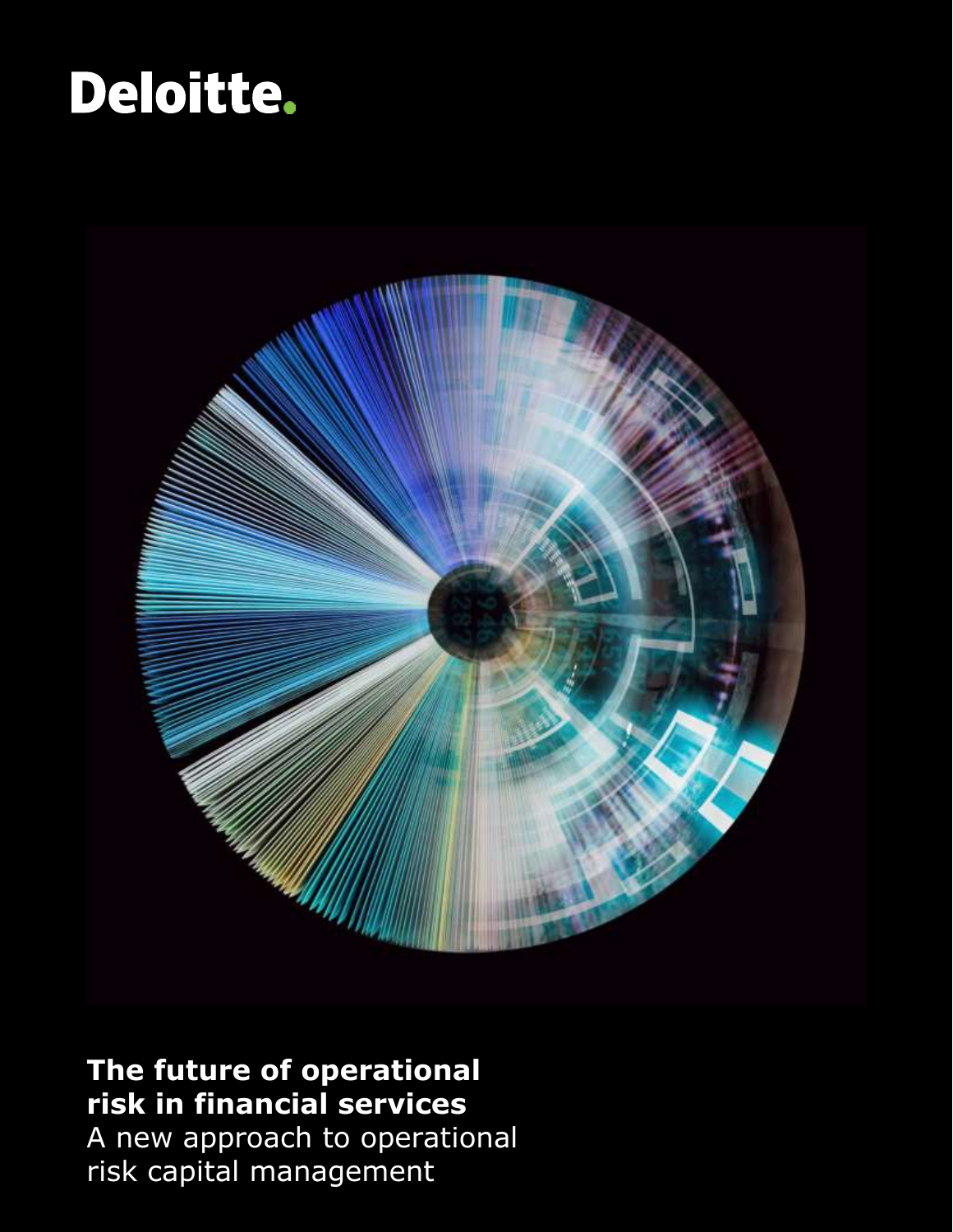### Understanding the implications of the new Standard Measurement Approach, and using it as a catalyst to enhance operational risk management programs

As part of its completion of post-crisis reforms, the Basel Committee on Banking Supervision (Basel Committee) recently finalized its Basel III standard, which complements its previously published initial phase of **Basel III** reforms.

The new standard fundamentally changes how Operational Risk Capital (ORC) is calculated. This shift has major implications for banks' internal loss data, and how it could be used to derive business value and risk management insight.

In the past, many internationally active banks, based on requirements of their primary regulator, used a model-based approach that included a number of variables that determined the ORC they were required to hold. Under the new standard, that model-based Advanced Measurement Approach (AMA) is being replaced by the Standardized Measurement Approach (SMA), which essentially limits a bank's influence over ORC to a single variable: the Internal Loss Multiplier (ILM), which is in turn based on the bank's actual loss history.

The focus on internal losses when determining a bank's ORC requirement has two important implications. First, banks need to ensure their internal loss data—and the systems, processes and controls associated with building internal loss databases—are as accurate and robust as possible in order to support and substantiate their calculated ILM. Second, banks have a tremendous opportunity to reduce the existing and future ORC by focusing effort on managing and reducing actual operational losses, thereby reducing the impact of the ILM factor in the calculation of ORC.

The latter will likely require new behaviors and a new mindset, since many banks have traditionally viewed internal operational risk incidents—and the corresponding losses—as unavoidable costs of doing business, and something over which banks have had little control. However, with the addition of strong capital incentives to improve, banks may likely discover that internal losses can, in fact, be actively reduced, particularly with the help from new analytic and predictive technologies that make it possible to identify root causes and mitigate potential problems and risks before they result in major losses.

This point of view highlights essential components of a mature operational risk management framework that goes beyond compliance with the new standard. We describe how firms can leverage anticipated investments to derive risk intelligence from existing data to produce insight and reduce internal losses. By building an operational risk management framework that goes beyond compliance, banks can better navigate operational risk incidents by actively reducing their impact, allowing them to lead in their industry.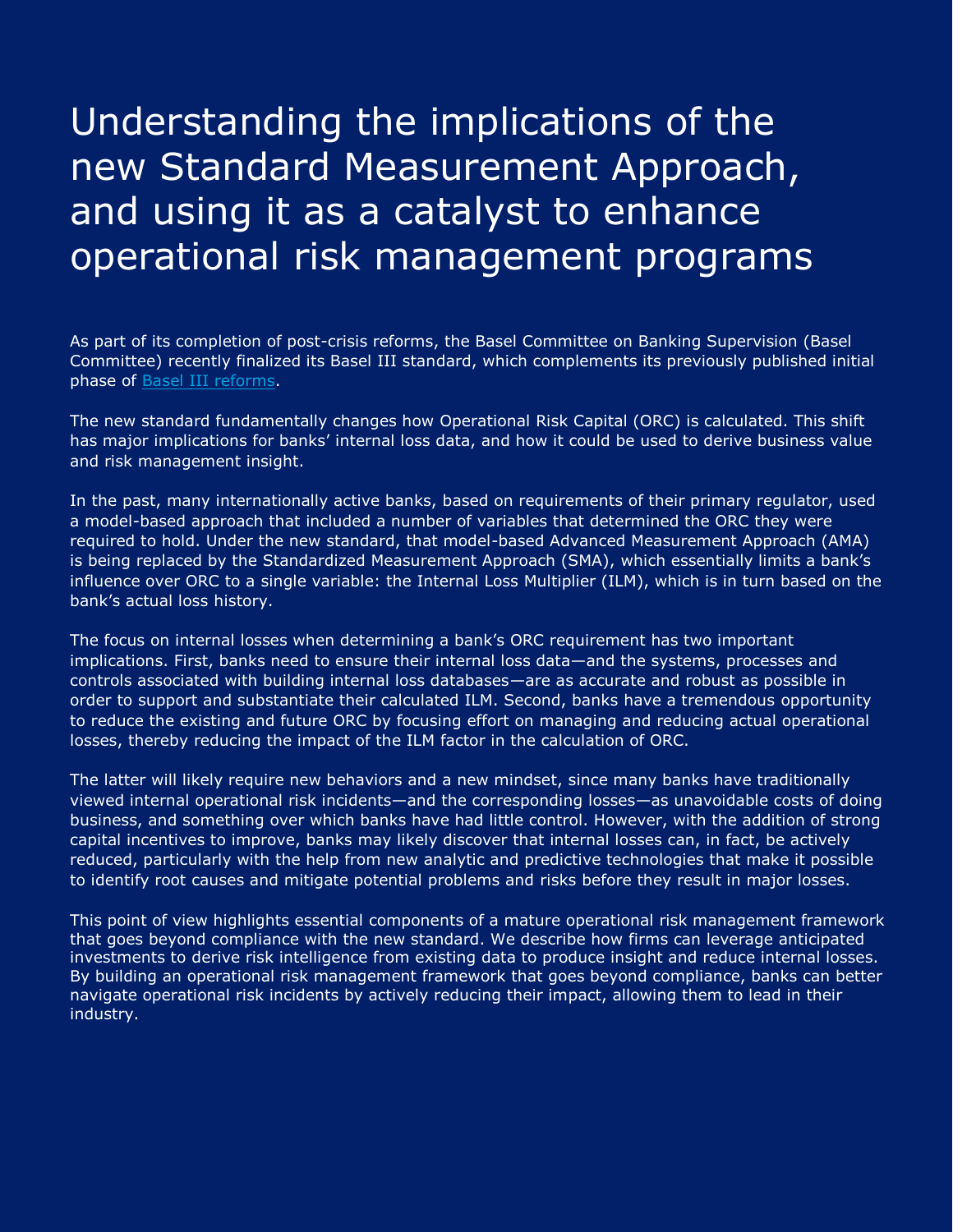#### The new formula-based approach for calculating Operational Risk Capital

In December 2017, the Basel Committee issued revised standards that finalized its post-crisis reforms and new Basel III framework. The revised standards include a new way to measure the amount of ORC that banks are required to hold. This new SMA seeks to restore credibility in the calculation of risk weighted assets (RWAs) and to improve the comparability of banks' capital ratios. Specific objectives of the reform include:

- Simplifying the Basel framework by replacing the four current approaches with a single standardized approach
- Making the framework more risk-sensitive by combining a refined measure of gross income with a bank's own internal 10-year loss history
- Making it easier to compare RWAs from bank to bank by removing the option to use multiple approaches and internal models

The SMA is based on the following components: (i) the Business Indicator (BI), which is a financial-statement-based proxy for operational risk; (ii) the Business Indicator Component ("BIC"), which is calculated by multiplying the BI by a set of regulatory determined marginal coefficients (αi); and (iii) the ILM, which is a scaling factor that is based on a bank's average historical losses and the BIC.

In practical terms, the ILM is the only variable a bank has significant control over, but its impact can be significant. The revised operational risk framework does not take effect until January 1, 2022. This gives banks time to improve their processes for collecting, managing, and analyzing internal loss data to reduce their ILM and thus the ORC they are required to hold.

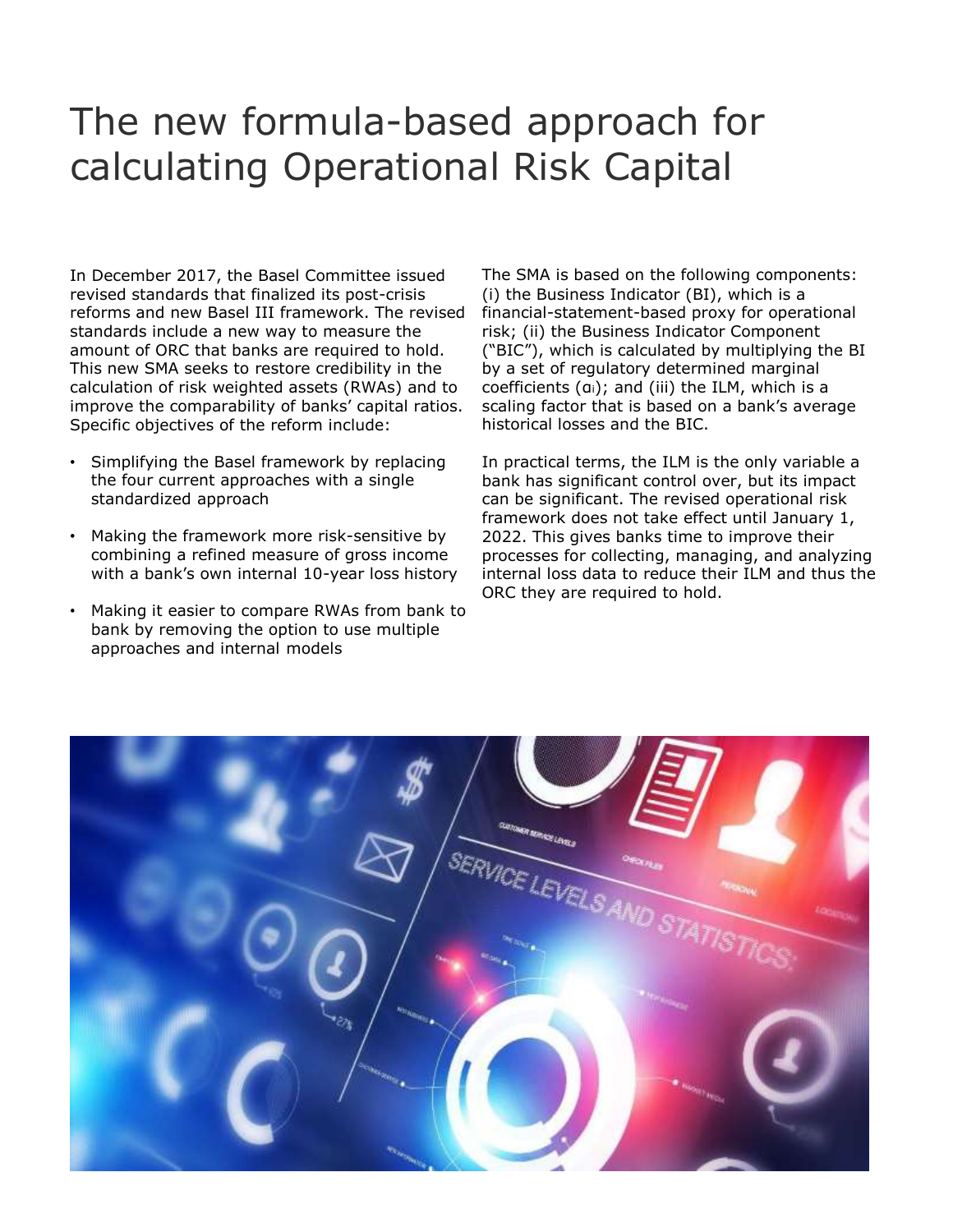### Improving the quality of historical loss data

Given the new standardized formula for calculating ORC, banks will likely scale back on their advanced modeling efforts and instead pivot those resources to improve the quality of their internal loss history through activities such as formalizing definitions of operational risk events, and improving incident identification and reporting.

Basel has provided specific guidelines and criteria for data quality. In particular:

- Banks are expected to base their ORC calculations on 10 years of data. During the transition period, five years of data is acceptable. However, for large institutions that previously used the AMA, 10 years of data should not pose a significant challenge as the required incident reporting processes and data quality procedures should already be in place.
- Data is most relevant when it can be directly linked to a bank's current businesses and internal operating environment. Extra consideration should be given to historical losses in businesses and activities that have been carved out and sold, or in businesses being wound down.
- Banks must have documented procedures and processes for the identification, collection and treatment of internal loss data – including documented de minimis thresholds. Documented policies and procedures for identifying and reporting operational risk events must serve as the starting point for managing data capture and quality.
- Associated procedures and processes must be validated before a bank's loss data can be used to calculate its ILM and ORC. Regular independent reviews by corporate audit functions and external organization are also required.
- Specific information and attributes should be collected as part of the data for individual operational risk events. These data elements include: gross loss amounts, and key reference dates such as the date of occurrence, date of discovery, and date of accounting. In addition, banks must collect information on recoveries of gross loss amounts as well as descriptive information about the causes and drivers of the loss event.

Basel has specified that banks failing to meet the minimum loss data standards might be subjected to severe penalties, including the requirement to hold capital that is at a minimum equal to 100% of their BIC.

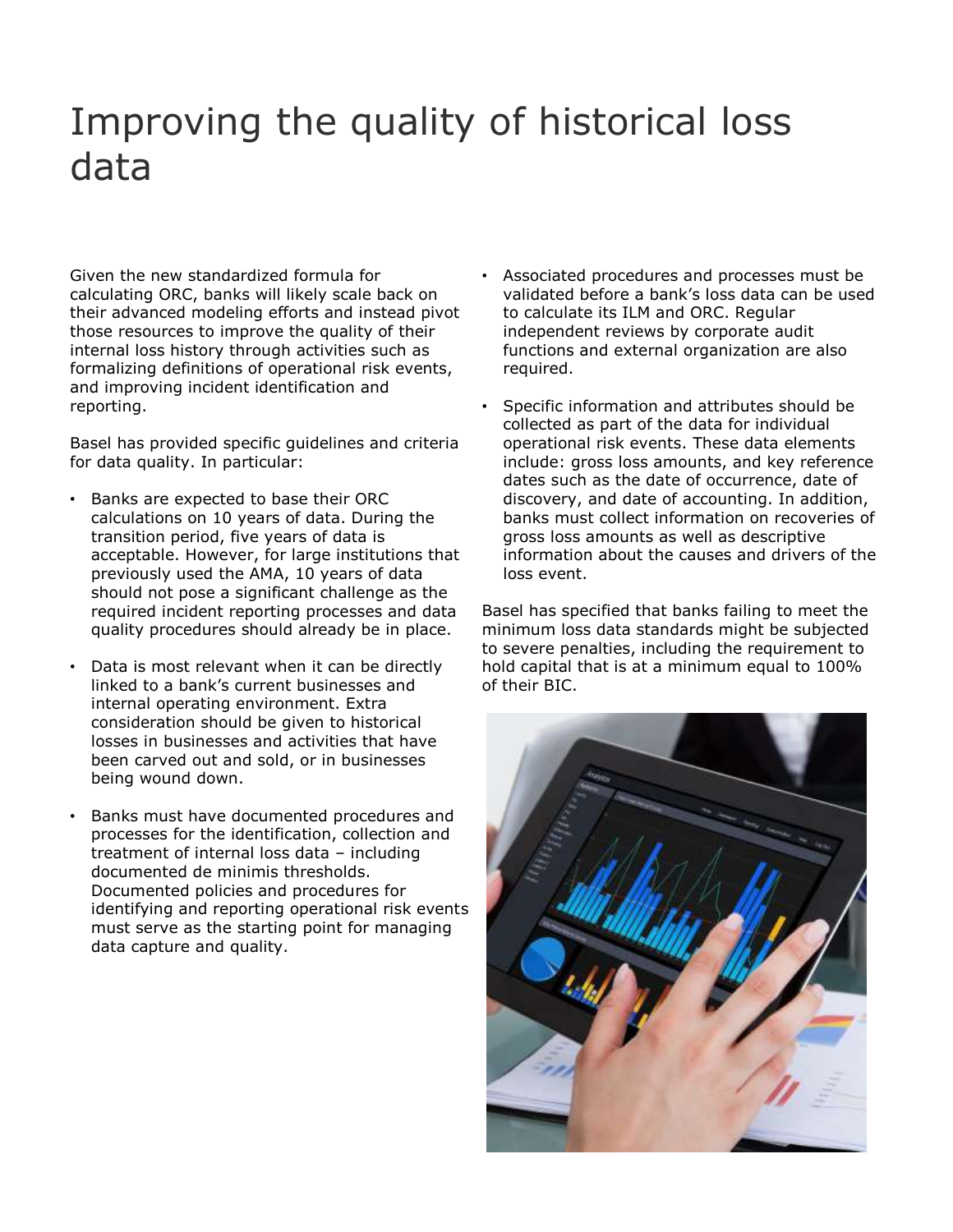### Changing behaviors and culture

In the financial services industry, the past decade has seen numerous well-publicized and damaging misconduct scandals, both institutional and retail. As a result, improving conduct is at the top of most firms' agendas.

Advanced operational risk management programs with predictive risk capabilities can provide intelligence on changes in employee sentiments and behaviors that might be early indicators of potential conduct lapses. However, deep-rooted changes at the culture level are also needed.

Many organizations have no pre-defined incentives or consequences related to high-frequency, lowimpact operational losses. Typically, only massive loss events have any consequences for management. This is likely due to the fact that operational losses have traditionally been viewed as an unavoidable cost of doing business, and there is a common perception that management has no control over such losses (unlike credit and market risk which have standard levers for managing and mitigating risk).

In the wake of the financial crisis, some local regulators introduced 'claw back' frameworks and longer term incentive compensation linked to risk adjusted performance; however, these limited efforts have not had a significant impact on reducing the industry's overall operational losses. More recently, the introduction of conduct risk frameworks, and a renewed focus on culture risk, has helped some organizations begin to better understand the link between product design, compensation and sales incentives, management objectives, and employee behavior.

What is still missing in many cases is direct accountability for operational risk losses, specifically, consequences that have a meaningful impact on first line management, whether by affecting the size of their operating budgets and available investment funds or, more personally, by affecting their performance evaluations and compensation. These types of consequence and incentives can help establish a culture where operational losses are not just glossed over as a write-off in financial statements.

The SMA makes the long-term capital and business consequences of operational losses more significant for banks, and thus it is only common sense for banks to try and change behavior by aligning operational losses with business unit and executive performance. This will require institutions to empower their managers with enough authority and flexibility to change their business environment—including the underlying process and tools—and to manage risks more proactively.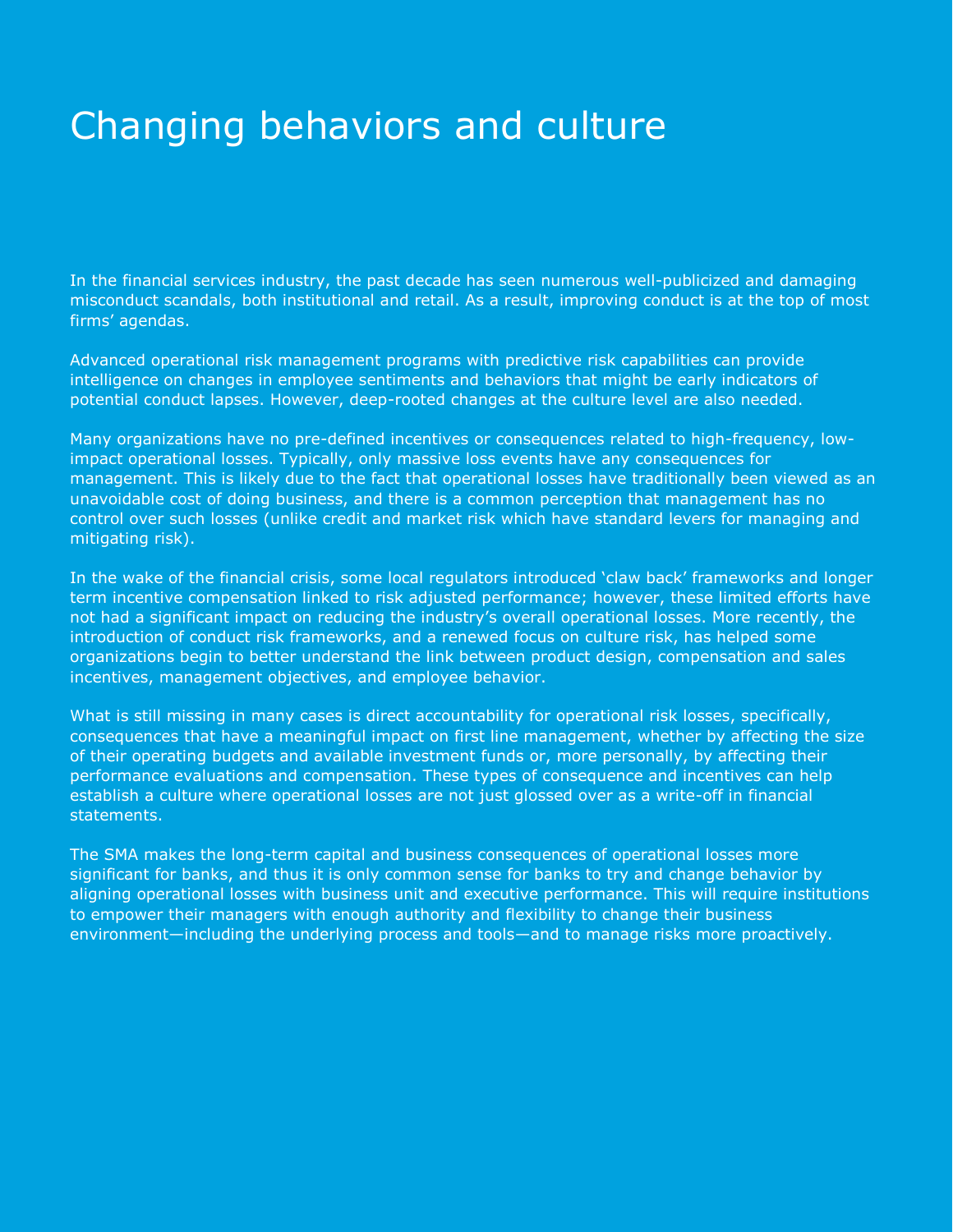### Gaining efficiency by automating data collection and aggregation from multiple sources

Cost efficiency is becoming a higher priority in risk management and compliance, with risk managers increasingly being expected to do more with less. This pressure is creating an incentive for risk leaders to explore and embrace new technologies and techniques that can help improve the efficiency and effectiveness of their programs.

A bank's infrastructure for operational risk management should leverage automated workflows to continuously monitor for emerging problems and ensure the right people receive the right information in a timely manner, enabling them to respond quickly and effectively.

Banks can consider taking advantage of the latest advances in Robotic Process Automation (RPA) and cognitive technology to streamline and automate routine activities such as data collection, cleansing, and storage - for both structured and unstructured data. RPA 'bots' can be created to continuously scan the internal environment and collect data from pre-determined sources. In conjunction with increased information standardization and more intelligent optical character recognition (OCR) and cognitive technologies, these innovations can transform data into a powerful tool for real-time production and monitoring of key risk indicators, management information, and internal risk and control reporting.

A valuable byproduct of introducing these methods and technologies into operational risk management is the alignment of expectations and outcomes across the three lines of defense: the first-line businesses and functions where the risk originates; the second-line risk and compliance groups; and the third-line internal audit function. Once all three lines of defense agree on a solution and its inputs and outputs – for example, agreeing on what an RPA bot will do, what data it will use, and what reports it will generate – everyone should be able to use the same results, leading to synchronous and seamless alignment.

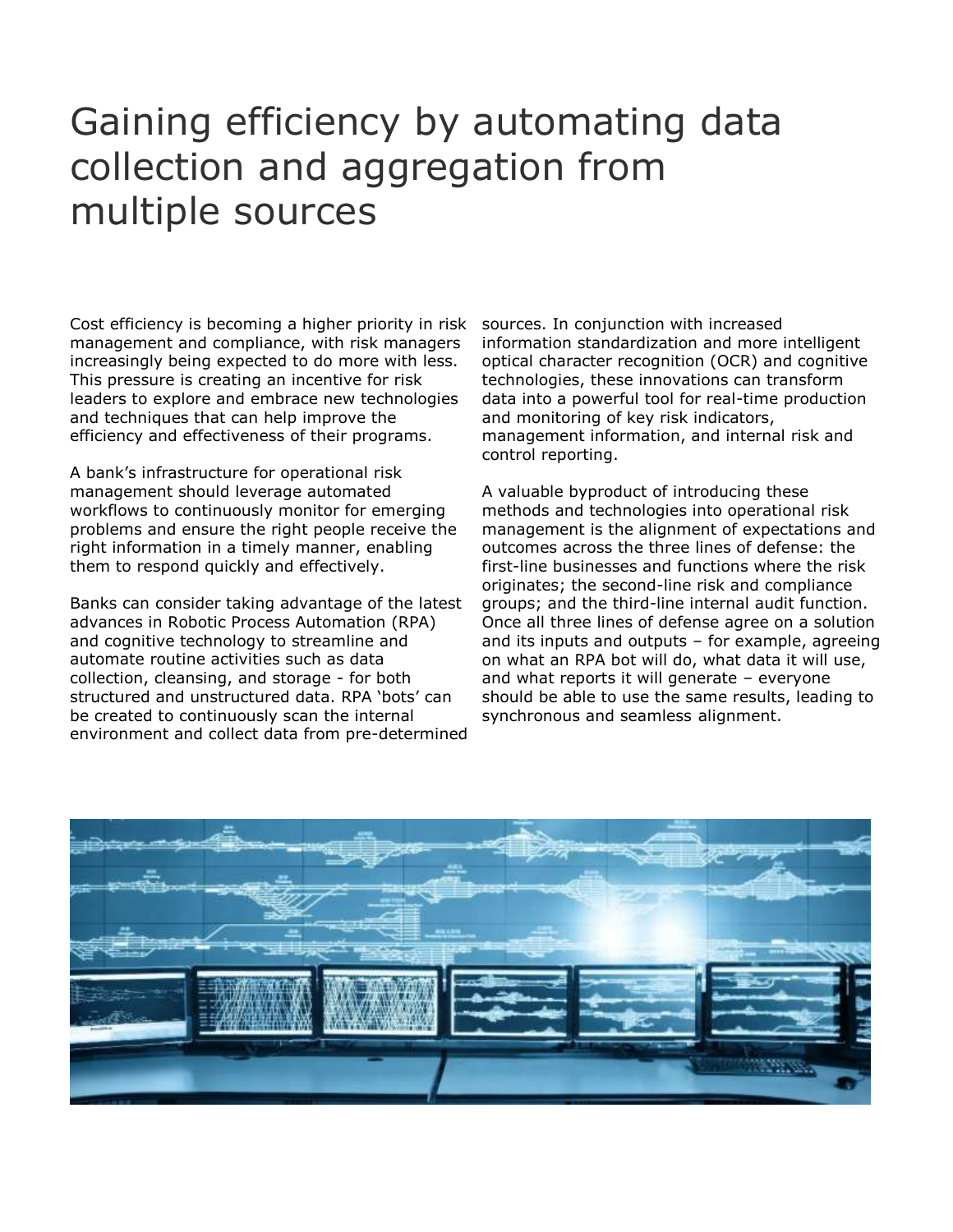### Creating an effective infrastructure for aggregated risk data and risk reporting

When designing an infrastructure for operational risk data and reporting, institutions should consider the principles issued by the Basel Committee for effective risk data aggregation and risk reporting. Also known as BCBS 239, these principles apply to all key internal risk management models for regulatory capital, including the AMA for operational risk. Although the AMA is being replaced by the SMA, BCBS 239 will continue to be relevant to the design of an operational risk data infrastructure, given the importance of internal loss data to an institution's calculation of its operational risk capital using the SMA.

The principles outlined in BCBS 239 aim to strengthen banks' risk data aggregation capabilities and internal risk reporting practices. Broad areas covered by the principles include:

Overarching governance and infrastructure Risk data aggregation capabilities Risk reporting practices Supervisory review, tools, and cooperation

According to BCBS 239, the term "risk data aggregation" refers to defining, gathering, and processing risk data. For operational risk, key activities include establishing policies that define operational risk incidents; specifying attributes to be collected for each event that is considered an operational risk incident; and building an internal loss history as part of an institution's operational risk database.

As we describe in more detail later in this point of view, moving forward, banks should consider expanding the attributes collected for operational risk events and include a broader range of data elements included in operational risk databases to enable more advanced data modeling and analytics.

**"Although the AMA is being replaced by the SMA, BCBS 239 will continue to be relevant to the design of an operational risk data infrastructure, given the importance of internal loss data to an institution's calculation of its operational risk capital using the SMA."**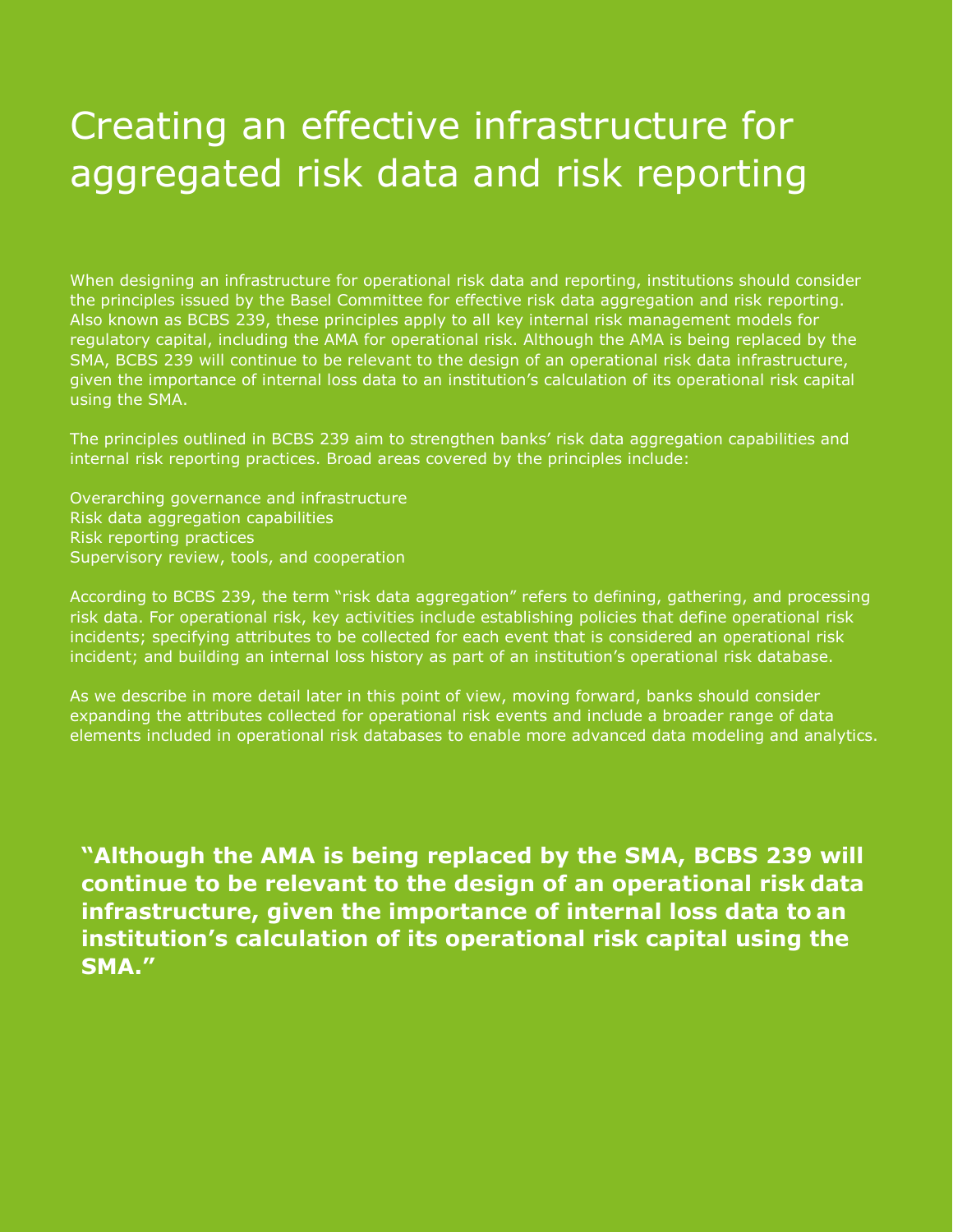#### Developing advanced capabilities in risk analytics and predictive risk intelligence

Armed with aggregated historical data about internal losses (along with robust automated processes for data collection and management) banks will be better positioned to capitalize on advanced capabilities such as big data analytics, correlation and root cause analysis, and predictive risk intelligence, enabling them to identify patterns and trends that may help reduce internal losses in the future.

Banks have long been interested in finding ways to enhance their traditional operational risk practices to predictive risk intelligence.<sup>1</sup> Although historical data on operational losses is still the baseline for complying with regulatory capital rules, such data has always been seen as a blunt instrument for controlling loss and risk profiles. In the past, the necessary tools and technologies to make more insightful correlations and predictions did not yet exist.

A specific challenge is that most Basel historical data models do not provide enough information for organizations to identify truly meaningful correlations between losses and other factors, leading to insights that are obscure or spurious. Occasionally, experienced operational risk practitioners—with help from data scientists–have used their intuition to identify some patterns between risk profiles, losses, and the events in legacy models. However, this generally did not happen until long after the event occurred, and often was limited to situations where extreme data variations were clearly visible – situations that were so infrequent that they had no real predictive value.

Given the advanced tools and vast amounts of data available today, banks should seize upon the valuable opportunities enabled by predictive risk intelligence, big data analytics, and other breakthrough innovations. Through techniques such as machine learning and artificial intelligence, banks now have the ability to efficiently build and mine large and complex data sets that combine traditional Basel data with transaction data, non-transaction data (e.g., HR information, compliance data, and internal management information systems), and external data (e.g., sensing data, social media, customer complaints, and regulatory actions). Such aggregated models enable vastly improved analytical results and insights by providing billions of data combinations, greatly increasing the likelihood of uncovering patterns and correlations that were previously unnoticeable or detected too late. This can help banks prevent unpredictable tail outcomes, potentially reducing operational losses and capital impacts.

Banks also need to develop robust reporting capabilities that can provide early warnings about emerging situations that may exceed their risk tolerance and risk appetite. Several leading institutions are already using advanced analytics and big data techniques to improve the effectiveness of their risk programs in a wide range of areas, from trade surveillance and thirdparty risk management to fraud prevention, antimoney laundering and regulatory reporting.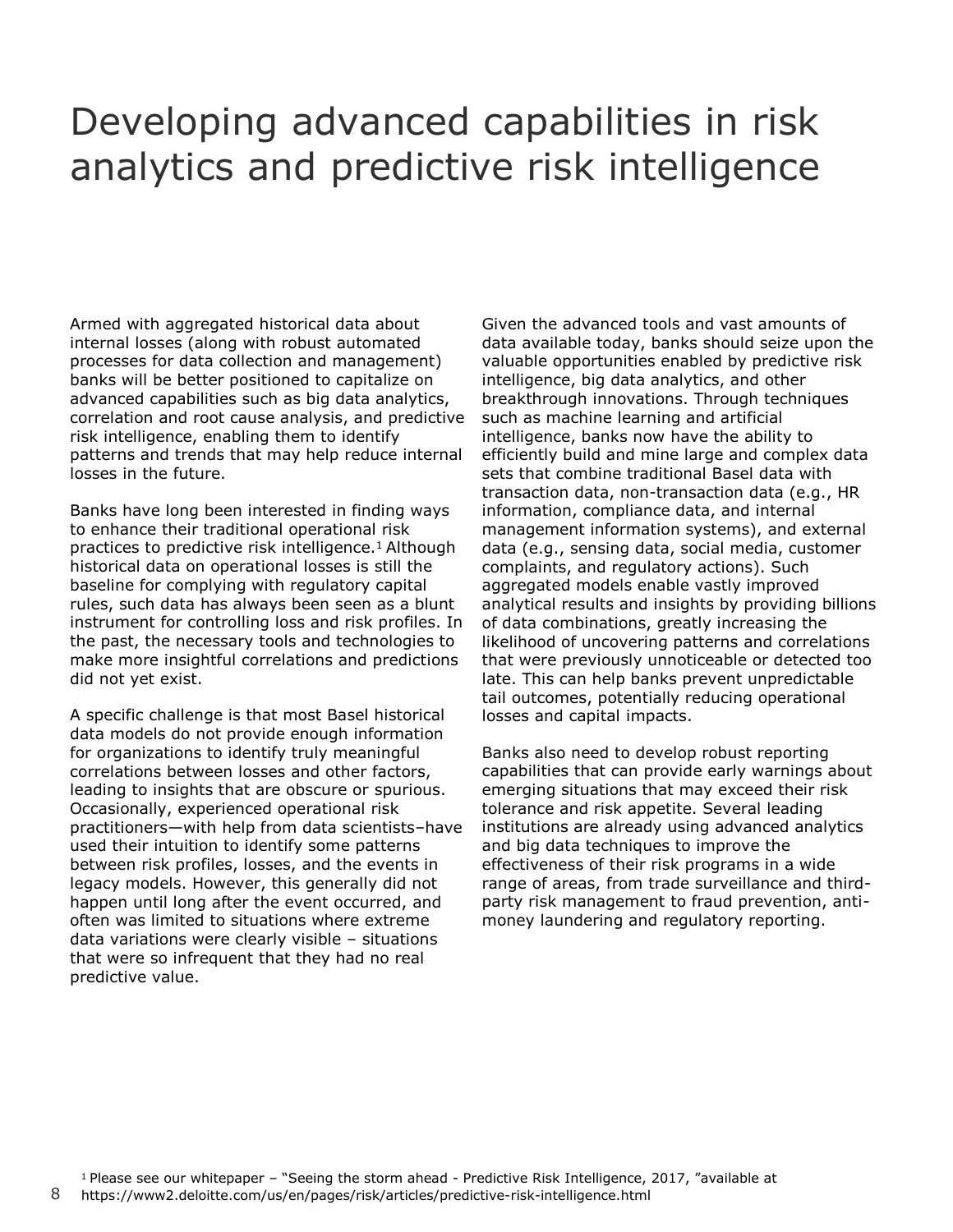### Predictive Risk Intelligence case study

As the world becomes more digitized and customers and counterparties continue to leverage multiple bank provided platforms for their transaction needs, banks rely heavily on the 24x7 availability of the underpinning technologies to facilitate these transactions. Regulators have also stepped up their efforts to curb technology failures in a greater effort to maintain the integrity of markets and to protect customers. The loss from a technology failure can not only damage an organization's reputation and drive away potential revenue, but could result in significant fines from regulatory agencies.



Deloitte's Predictive Risk Intelligence (PRi) solution can help provide information on increasing risk profiles within an organizations and potentially provide advanced warning of a technology failure event. The PRi solution begins by collecting and evaluating internal and external variables that can best predict a future technology failure. Data is cleansed and standardized to remove anomalies and machine learning algorithms and other advanced analytics are applied to the data to identify potential patterns of causation and correlation to technology failures, which typically have a very short cycle to impact. Leaders can then view a near-real time dashboard that provides alerts and early warnings for the organization's critical systems.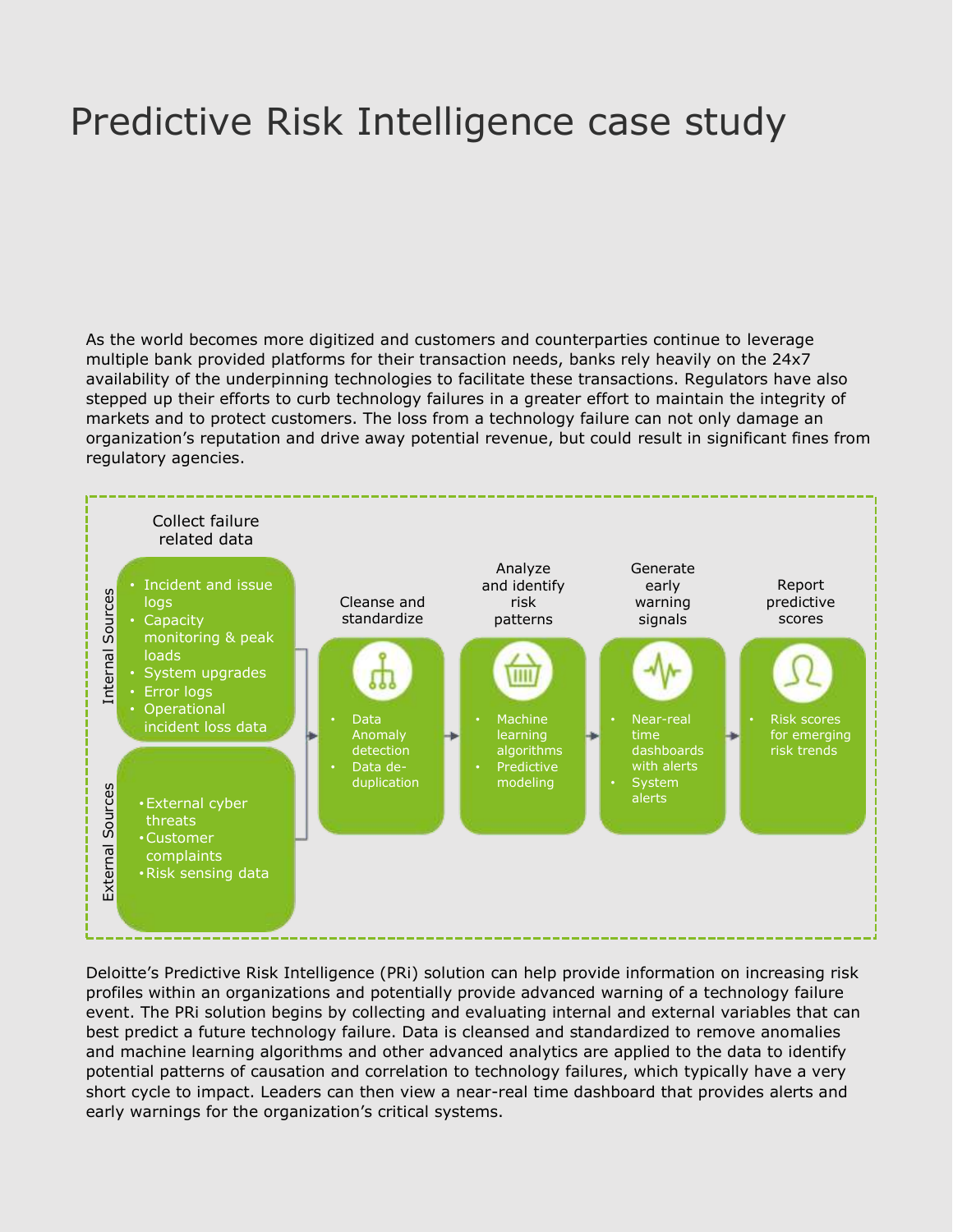### Looking ahead

As operational risk managers search for ways to increase the value of their programs, much of their focus should be on reducing internal losses. An essential step in achievement of that objective is to improve the quality and completeness of internal loss data and the greatest value will revolve around identifying patterns and correlations in data and predictive intelligence – aggregating internal loss data with data from a wide range of other internal and external sources, and then using the latest cognitive, machine learning, and analytics tools to identify dangerous buildups of potential risk.

These advanced capabilities can give a bank the forward-looking insights it needs to develop effective strategies for mitigating risk and reducing losses, including reducing the bank's ILM and required ORC.

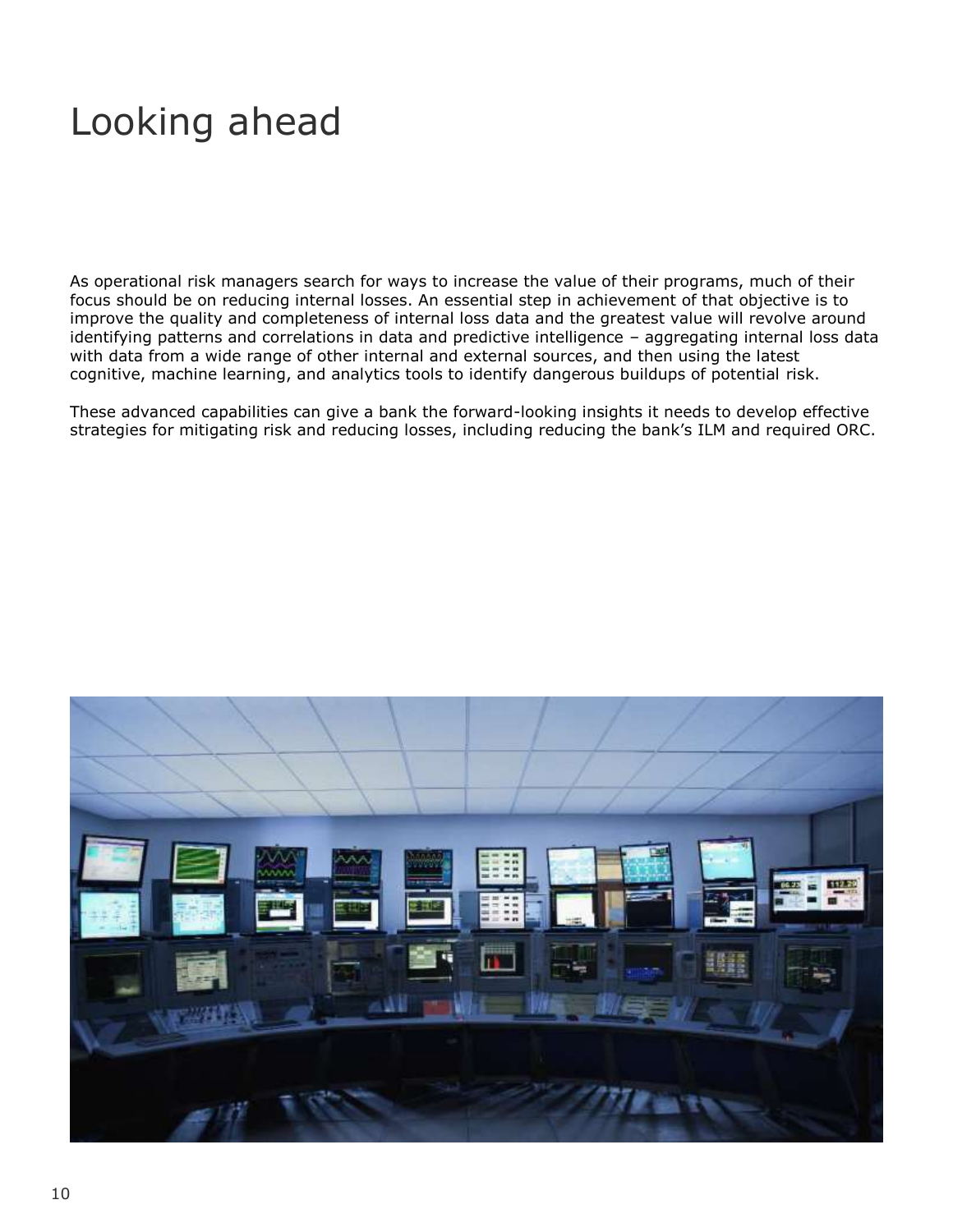## **Contacts**

#### **Monica O'Reilly, Banking and Capital Markets Advisory Leader**

Principal | Deloitte Risk and Financial Advisory Deloitte & Touche LLP [monoreilly@deloitte.com](mailto:monoreilly@deloitte.com) +1 415 783 5780

#### **Nicole Sandford, Regulatory and Operational Risk Leader**

Partner | Deloitte Risk and Financial Advisory Deloitte & Touche LLP [nsandford@deloitte.com](mailto:nsandford@deloitte.com) +1 203 708 4845

#### **Krissy Davis, Operational Risk Leader**

Partner | Deloitte Risk and Financial Advisory Deloitte & Touche LLP [kbdavis@deloitte.com](mailto:kbdavis@deloitte.com) +1 617 437 2648

#### **Nitish Idnani, Operational Risk Banking Leader**

Principal | Deloitte Risk and Financial Advisory Deloitte & Touche LLP [nidnani@deloitte.com](mailto:nidnani@deloitte.com) +1 212 436 2894

#### **Steve Bhatti**

Specialist Leader | Deloitte Risk and Financial Advisory Deloitte & Touche LLP [stbhatti@deloitte.com](mailto:stbhatti@deloitte.com) +1 617 437 2451

#### **Christopher Thackray**

Specialist Leader | Deloitte Risk and Financial Advisory Deloitte & Touche LLP [cthackray@deloitte.com](mailto:cthackray@deloitte.com) +1 585 238 3323

#### **Dimitrios Goranitis**

Risk and Regulatory Advisory Partner Deloitte Central Europe digoranitis@deloittece.com +40 212 075 396